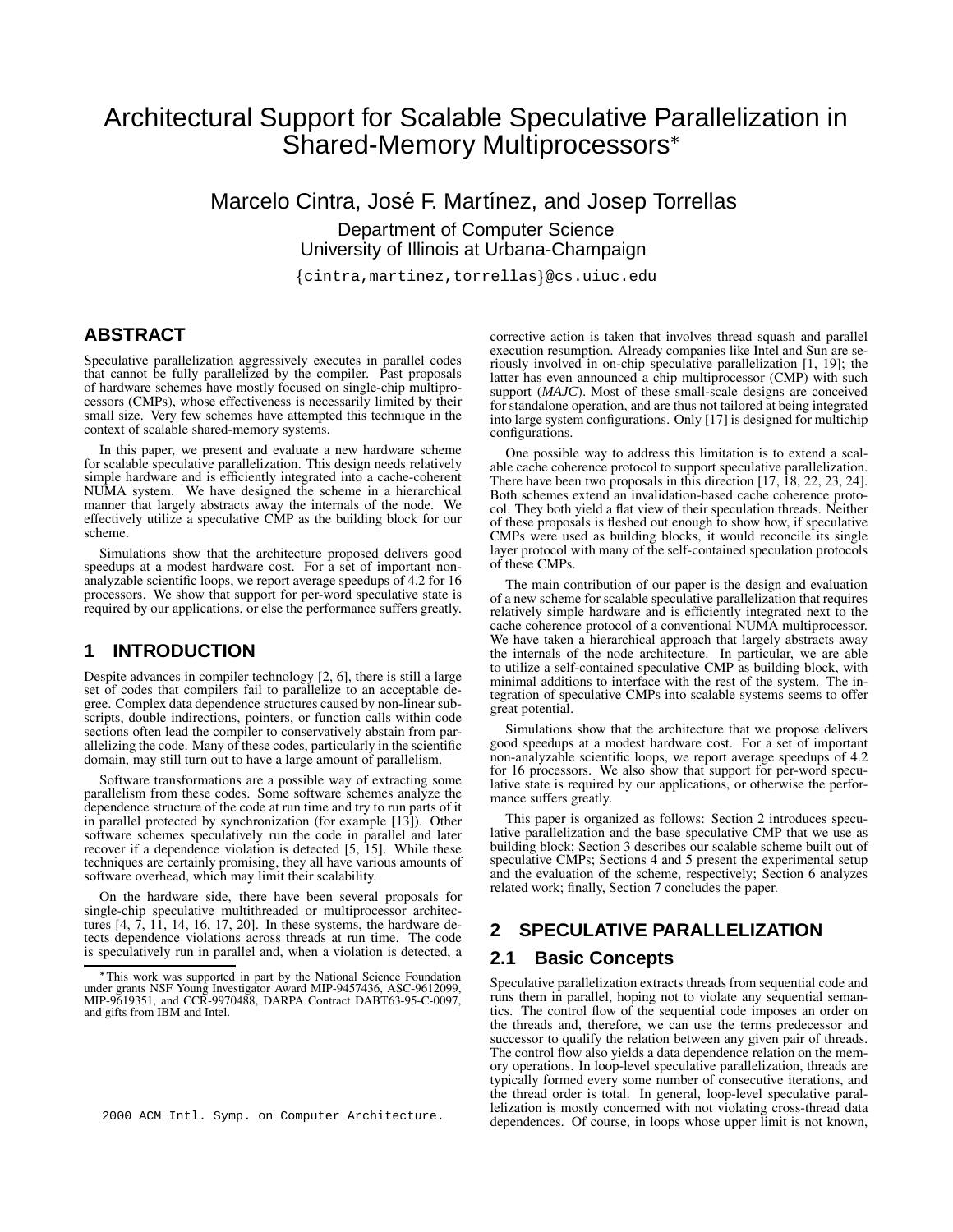

Figure 1: Example of speculative parallel execution with a RAW dependence violation.

speculative parallelization should also be concerned about not violating control flow. This is because the exact number of threads needed to cover the actual number of iterations must be produced. In what follows, we will focus on the aspects of speculative parallelization related to cross-thread data dependences.

A memory operation issued by a thread is*speculative* when it may have data dependences with others issued, or to be issued, by predecessor threads; otherwise it is *non-speculative*. Likewise, a thread is speculative when it has issued, or may issue, speculative memory operations. If all operations issued or to be issued by a thread are known to be non-speculative, the thread itself is non-speculative.

A thread is said to retire or *commit* when it has finished its execution and it is non-speculative. In general, a speculative thread will become non-speculative only when all its predecessors have committed, which guarantees that all its memory operations are nonspeculative. If a thread reaches its end and is still speculative, it must wait to acquire non-speculative status in order to commit. Hence, the thread sequence can be split into two consecutive segments of committed and uncommitted threads. Among the uncommitted threads, only the earliest one is non-speculative.

Speculative stores generate speculative *versions*, and speculative loads that do not find a local version try to get it from the closest predecessor that holds one. If no speculative version exists, the load fetches the non-speculative one.

As speculative threads execute in parallel, the system must track memory references to identify any cross-thread data dependence violation. WAR and WAW dependence violations do not induce errors in systems that support multiple versions for the same data. RAW dependence violations, however, typically cause problems. A RAW dependence violation occurs whenever a speculative thread has loaded a version of data that is subsequently modified by a predecessor. We then say that the load was premature, since it tried to consume a value that had not yet been produced. Figure 1 shows an example of such a violation. When a RAW dependence violation is detected, the thread that performed the premature load must be *squashed*. Ordinarily, all its successors are also squashed at this time because they may have consumed versions generated by the squashed thread. While it is possible to resolve reference chains and selectively squash only threads at fault, it involves extra complexity. In any case, when a thread is squashed, all the data produced speculatively must be purged. Then, the thread restarts execution from the beginning.

The approach that we use for speculative parallelization within a chip is that of the Memory Disambiguation Table (MDT) scheme. In the following sections, we give an overview of the speculation protocol used in a MDT-based CMP. Further details can be found in [11].

## **2.2 Speculative CMP and the MDT**

In a MDT-based CMP, each processor has a private L1 cache that can hold speculative versions of data. The memory beyond the chip is accessible by all processors and does not see any such speculative versions. All updates that a speculative thread makes must remain in its L1 cache until the thread becomes non-speculative.

When a thread reaches the end of its execution, the processor on which it runs stalls until the thread becomes non-speculative. Then, the thread commits by writing back all the dirty data in its L1, therefore leaving the L1 cache consistent with memory for a future thread. At this point, a new, speculative thread can start. The decisions to stall the processor until the thread becomes non-speculative, and not to keep dirty data in L1 when a speculative thread is spawn, were

|                                                           |  | Word 0 |  |  |  |  | Word 1 |  |  |  |  |  |  |  |
|-----------------------------------------------------------|--|--------|--|--|--|--|--------|--|--|--|--|--|--|--|
| Valid Tag L0 L1 L2 L3 S0 S1 S2 S3 L0 L1 L2 L3 S0 S1 S2 S3 |  |        |  |  |  |  |        |  |  |  |  |  |  |  |
| $1$ 0x2234 0 0 1 0 0 1 0 0 0 0 0 0 0 0 0 0 0              |  |        |  |  |  |  |        |  |  |  |  |  |  |  |
|                                                           |  |        |  |  |  |  |        |  |  |  |  |  |  |  |
| Figure 2: Organization of the MDT. In this example, mem-  |  |        |  |  |  |  |        |  |  |  |  |  |  |  |

ory lines have 2 words, there are 4 processors, and processors 2 and 1 have performed a load and a store respectively on word 0 of line 0x2234.

made to simplify the hardware and general complexity of the speculation protocol in the chip. With this design, if the threads have load imbalance, a thread may finish some cycles before its predecessor has finished and committed. During this time, the processor that was running the thread remains idle. We call this time *intrinsic chip imbalance*.

This scheme includes a multi-ported table called MDT that records speculative accesses to data. Specifically, as memory lines are being accessed, the MDT allocates a *Load* and a *Store* bit per word in the line and per processor. The Store bit is set whenever a processor writes to a word, while the Load bit is set only if the processor reads a word without first writing to it. Later, when another processor loads a word, the Store bits are used to identify the most up-to-date version among the predecessors. On the other hand, when a store operation is performed, both bits are used to detect premature loads by successor threads.

The MDT is placed between the L1 and memory. It is organized as an 8-way set-associative structure that maintains state corresponding to a number of memory lines (Figure 2). In a naive design, the table would be searched every time that a memory operation occurs to data that can be speculatively accessed. If an entry matching the line requested is found, the corresponding bit is updated; otherwise a new entry is created.

The MDT is of limited size and cannot evict entries while in use. A speculative thread stalls if it finds the MDT full upon trying to allocate a new entry. When a thread commits, all its MDT bits are cleared. If, as a result, all the bits in one MDT entry become zero, the entry is deallocated.

As said before, to simplify the protocol, the scheme does not allow dirty data to remain in L1 across speculative thread initiations. This restriction, which could be eliminated with further support, implies that a thread has to write back all its L1 dirty data when it commits. This is accomplished gradually in two steps. First, when the thread becomes non-speculative, its L1 is switched to work in a write-through mode. This support additionally implies that the nonspeculative thread does not need to set any MDT bits and, as a result, cannot stall due to lack of free MDT entries – which means that the code is guaranteed to make progress. Second, when the thread finishes, it writes back all the remaining dirty words.

The actual load and store operations proceed as follows. When a thread issues a load, whether it hits or misses in L1, the MDT is informed. If the access resulted in a L1 miss, the line is fetched from memory in parallel. Meanwhile, the MDT Store bits of its predecessors are checked in reverse order to search for the closest version. If a non-zero Store bit is found in the MDT, the word is read from the predecessor (Figure 3a) and merged with the rest of the line in the requestor's L1. Note that we must check the Store and not the Load bits. A set Load bit does not guarantee that the corresponding L1 has the word: lines that have only been speculatively loaded can be displaced.

When a thread issues a store, the MDT Load and Store bits of its successors are scanned, starting from the immediate successor. The search terminates when a successor is found with either bit set. If the Load bit is set, a RAW dependence has been violated: the consumer and its successors are squashed, their speculatively updated words invalidated, and their MDT state cleared. If, instead, the Load bit is not set but the Store bit is, a WAW dependence has been violated. However, this is harmless because the system correctly supports multiple versions, thus no squashing occurs. In all cases, however, we send an invalidation message to the caches of the threads between the one issuing the store and the first successor with the Load or Store bits set (non-inclusive), as well as to the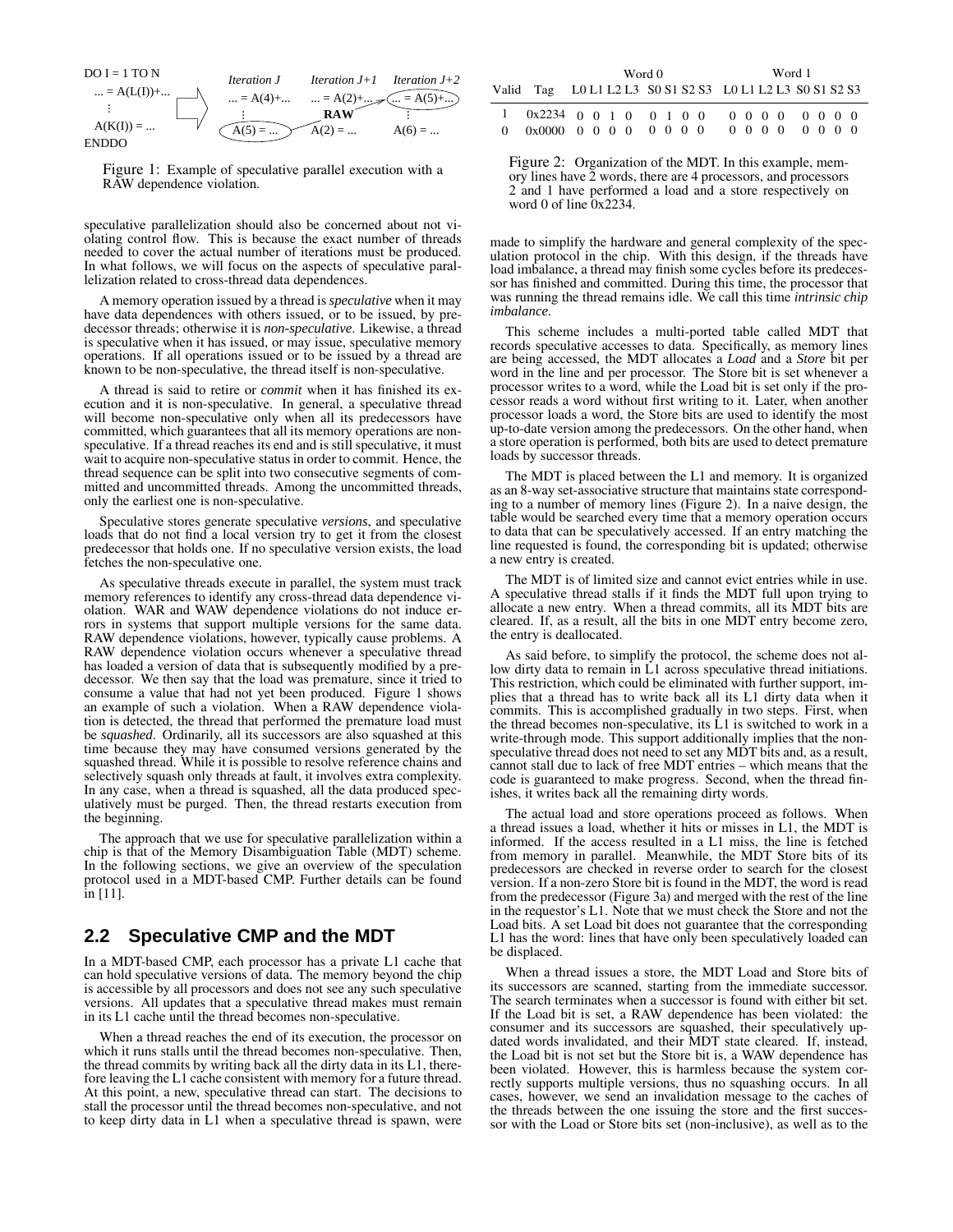

Figure 3: Handling reads and writes in a single CMP ((a) and  $(b)$ ) and in a hierarchical scalable system  $((c)$  and  $(d)$ ). In a read, the shaded node is the closest predecessor that wrote the word while, in a write, it is the closest successor that redefined the word before reading it.

caches of any squashed threads. This invalidation ensures that the obsolete word is not used in successor caches. Furthermore, in all cases, we also send a *delayed-invalidation* message (*dyinv*) to the caches of all the predecessor threads. This message marks the data as stale for any new thread that is later started on those processors. Such new threads will necessarily be successors to the writing one (Figure 3b).

In addition to MDT state, this scheme also needs, for each L1 line, one *Dirty*, *Stale*, and *Forwarded* bit, plus per-word *Invalid*, *Safe* Load, and Safe Store bits<sup>1</sup>. The Dirty bit is set when a processor writes to any one of the words in the line, while the Invalid bit is set when the word is invalidated. The Safe Load and Safe Store bits are used to avoid having to access the MDT on every load and store. If all loads and stores had to be made visible to the MDT, we would in practice render the L1 caches read- and write-through, causing much traffic on the bus. Consequently, we use the Safe Load and Safe Store bits to indicate whether it is possible to perform the operation in the L1 cache without checking the MDT. The Safe Load bit is set by the thread's first load to the word, so that subsequent loads to the word by the same thread do not need to inform the MDT. Similarly, both the Safe Load and Safe Store bits are set by the thread's first store to the word, so that subsequent loads or stores to the word by the same thread do not need to check the MDT. However, the Safe Store bit in a thread is reset when a successor reads the thread's version of the word. This way, when the thread later performs a store to the word again, it will correctly check the MDT and squash the successor. A load that finds the Safe Load bit unset and a store that finds the Safe Store bit unset are said to be *exposed*.

The Stale bit is set for a L1 line when the cache receives a delayed-invalidation message for one of the words in the line: although still usable by the current thread, the word has become obsolete for future threads and, therefore, must be invalidated before a new thread starts. Consequently, at commit time, after the thread has written back to memory all the valid words in dirty L1 lines, we set the Invalid bit of all the words in lines with the Stale bit set. Then, we reset the Stale bit.

Finally, the Forwarded bit identifies L1 lines with words forwarded from a predecessor, as opposed to loaded from memory. The Forwarded bit is used when a thread is squashed. In this case, all the words in L1 lines with the Forwarded bit set are invalidated to prevent keeping erroneous versions in the cache. The Forwarded bit is cleared at commit time.

| Dep.                                          | Order              | <b>First Access</b>                      | <b>Second Access</b>                                                                                                                    |
|-----------------------------------------------|--------------------|------------------------------------------|-----------------------------------------------------------------------------------------------------------------------------------------|
| In.<br>Order<br><b>WAW</b><br>Out of<br>Order |                    | PRE generates version Vp.                | SUC generates version Vs;<br>mark Vp stale at PRE (send dyinv).<br>When PRE commits, write Vp back<br>to memory and self-invalidate it. |
|                                               |                    | SUC generates version Vs.                | PRE generates version Vp;<br>mark it stale.<br>When PRE commits, write Vp back<br>to memory and self-invalidate it.                     |
| WAR                                           | <b>In</b><br>Order | PRE reads most up-to-date<br>version Vp. | SUC generates version Vs;<br>mark Vp stale at PRE (send dyinv).<br>When PRE commits,<br>self-invalidate Vp.                             |
|                                               | Out of<br>Order    | SUC generates version Vs.                | PRE reads most recent version Vp;<br>mark it stale. When PRE commits,<br>self-invalidate Vp.                                            |
| In<br>Order                                   |                    | PRE generates version Vp.                | SUC reads most recent version Vp.                                                                                                       |
| <b>RAW</b>                                    | Out of<br>Order    | SUC reads most up-to-date<br>version Vs. | PRE generates version Vp;<br>invalidate Vs and squash SUC.                                                                              |

Table 1: Handling all types of data dependences due to accesses to a single word. In the table, *PRE* and *SUC* stand for predecessor and successor thread respectively, and  $V_p$  and  $V_s$ refer to two versions of the same word created by the predecessor and successor thread respectively.

### **2.3 Multiple Versions and Per-Word State**

The protocol described allows different versions of the same datum to reside in different caches simultaneously, and keeps per-word Load and Store bits in the MDT. Both features are targeted at tolerating situations that would otherwise cause unnecessary squashes. As a result, in our protocol, only out-of-order RAW dependences involving the same word create squashes. Table 1 shows the operations performed by our speculation protocol in the presence of every possible data dependence. To gain further insight, let us now consider other protocols where one of the two supports is missing and see what additional dependences cause squashes.

In a protocol where per-word speculative state is supported but multiple versions are not, out-of-order WAR and WAW dependences also cause thread squashes. Indeed, in these cases, a thread creates a version of a datum and, later, a predecessor tries to use (WAR) or create (WAW) an older version of the same datum. If only one speculative version were supported by the system, the youngest of the two threads would have to be squashed to accommodate the older version that its predecessor is trying to access. If, however, the system can host both versions simultaneously in such a way that each thread manipulates its own copy of the datum, the squash operation becomes unnecessary. Needless to say, the system must be able to reconcile these multiple versions into a meaningful final state at the end of the execution.

Consider now a protocol where multiple versions are supported but per-word speculative state is not. In this case, the system cannot determine whether two accesses to the same cache line target the same or different words. Specifically, all out-of-order RAW and WAW accesses to a cache line must now trigger squashes. For example, consider that a thread reads a datum and, later on, a predecessor writes to the same memory line. The system regards it as a RAW dependence violation and squashes the successor. Consider, instead, that the first thread writes a datum and, later on, the predecessor writes to that line (WAW). Since the system cannot eventually combine the line versions, it squashes the successor.

To see that both types of support are indeed useful, Table 2 shows whether they are necessary in five important data access patterns. Each pattern is illustrated with an example in which several contiguous 4-word memory lines are accessed by three loop iterations (*i0*, *i1*, and *i2*). Accesses are represented by arrows: straight arrows indicate that we can foresee what accesses the iterations will be performing with some accuracy; curved arrows mean that the locations being accessed cannot be predicted in general. Each pattern lists the

<sup>&</sup>lt;sup>1</sup>In the paper that introduced the MDT [11], we called the Stale, Safe Load, and Safe Store bits the *Flush*, *Safe Read*, and *Safe Write* bits, respectively. We feel that the new names are better. That paper also used the Stale and Forwarded bits on a per-word basis. Subsequent performance evaluation has shown that these bits can be kept on a per-line basis without any noticeable performance degradation.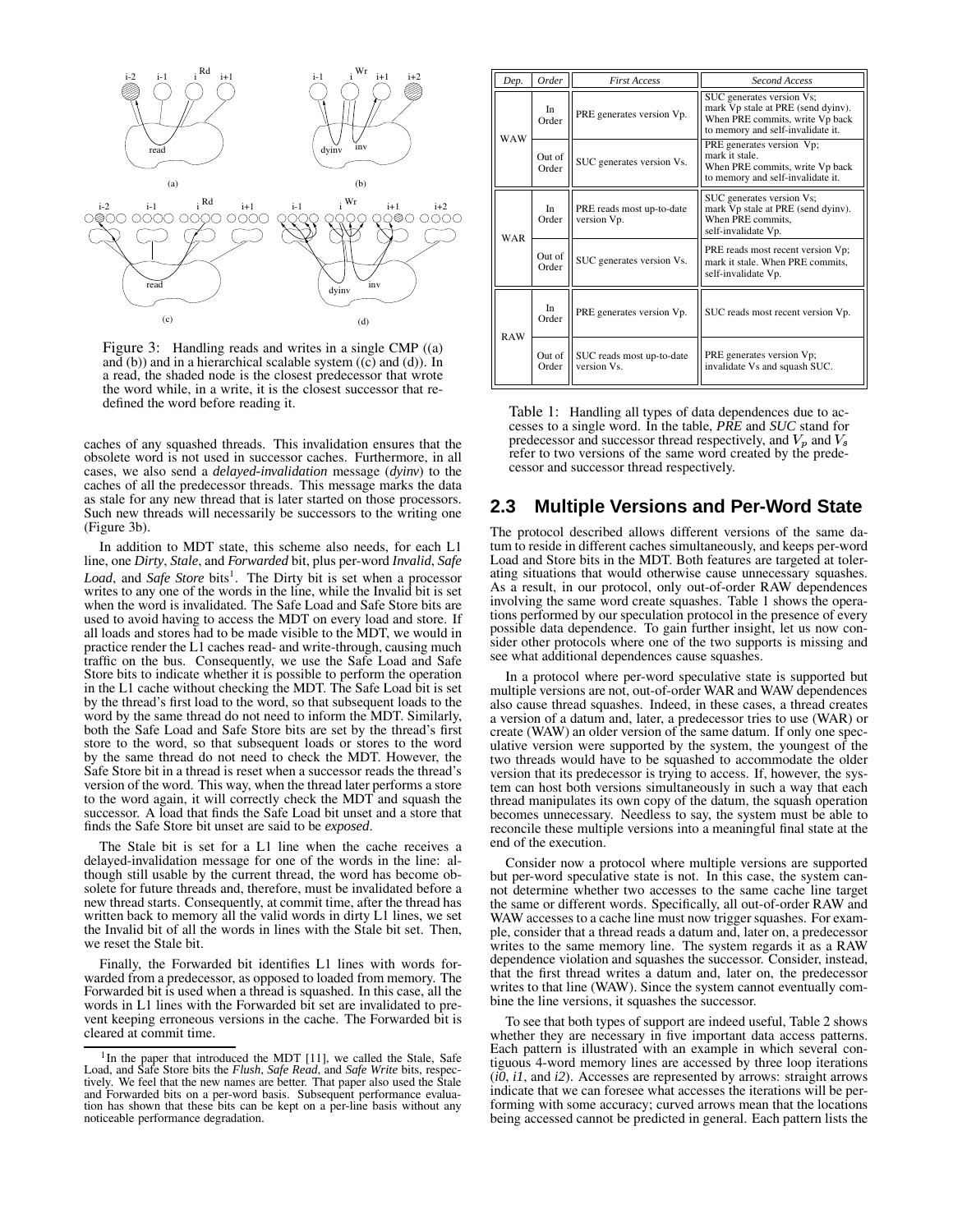

Table 2: Access patterns and the protocol support required.

applications from Section 4.1 in which we found instances of it.

From the table, we see that the most general case, namely 1, in which nothing is known about the accesses, requires both types of support. Case 2, a very important subcase of 1, corresponds to loops that can be fully (or to a large degree) parallelized through privatization – although the compiler is unable to determine this. This case also needs both types of support.

When accesses are very sparse (case 3), the system can probably do without these two types of support, since access collisions are occasional. Case 4 can also do without them provided that the iterations access different cache lines, which would typically be achieved through smart data alignment and loop unrolling. However, if different iterations do access the same cache lines, then both types of support may be needed.

Finally, case 5 does not need to hold per-word state if the compiler guarantees that no more than one word in the line is touched. It does need support for multiple versions. This corresponds to a shared variable, or a variable that looks privatizable except that some accesses are inside an if statement. Overall, based on all this discussion, we see that the two supports are very useful for many types of patterns.

## **3 SCALABLE SPECULATION**

Supporting speculative parallelization in a scalable multiprocessor is more challenging than in a CMP. The speculative state is necessarily distributed across the nodes. We need a distributed speculative protocol that works over a general interconnect and does not adversely affect conventional cache-coherence support. To this end, our scheme for speculative parallelization is designed to operate largely in parallel with a conventional invalidation-based cachecoherence protocol and directory structure of a CC-NUMA system. Furthermore, we choose simplicity over all-out performance in many aspects of the design. Finally, we want the resulting system to be flexible enough to use a speculative CMP as building block. Speculative CMPs are specially attractive since such chips already provide some support for speculation and using them at each node may leverage costs.

This section describes the following aspects of our scheme: the hierarchical approach that we take (Section 3.1), different aspects



Figure 4: Hierarchical organization for speculative parallelization.

of the protocol operation (Section 3.2), the interaction with the CC-NUMA directory (Section 3.3), the support for multiprogramming (Section 3.4), the overall benefits of the approach (Section 3.5) and, briefly, the compiler support (Section 3.6).

#### **3.1 Hierarchical Organization**

To build a flexible scheme, we design our speculative parallelization protocol in a hierarchical manner. Specifically, we add one new MDT in the machine, for which each speculative CMP node is abstracted away as a single entity. This new MDT relates to the L2 caches in the nodes in a similar way as, within a CMP, the on-chip MDT relates to the L1 caches. Internally, each speculative CMP continues to function largely like before. The on-chip MDTs are now called *Local* MDTs (LMDTs), while the external MDT is called *Global* MDT (GMDT). The GMDT is coupled with the directory of the CC-NUMA machine and, like such, it is physically distributed across the different nodes of the machine based on address ranges. Consequently, we will use the term *home* GMDT to refer to the section of the GMDT in the home node of the data. Overall, this organization stores speculative state like a clustered CC-NUMA holds coherence state: per-processor state within the node, and per-node state across the system. Figure 4 shows a block diagram of the envisioned organization.

A hierarchical approach allows usto abstract away the internals of the speculative CMP and construct a system-wide speculative protocol that can work with different classes of nodes. Although the system can easily adapt to many different types of nodes including single processors, CMPs, or SMP clusters, in this work we focus on using speculative CMPs as building blocks. With this approach, we hope to leverage emerging speculative CMP technology like the one commercialized by Sun Microsystems in the MAJC chip [19]. Consequently, in our design, we try to minimize the modifications required to a speculative CMP like the one presented in Section 2.2 to incorporate it into a scalable system.

If we use CMPs as nodes and want the GMDT to keep state on a per-node basis, it is simplest if the threads are assigned to chips in batches, where a batch or *chunk* contains a set of consecutive threads. This way, the threads running on a speculative CMP can be made to look to the external system as a single execution thread. Off-chip predecessors and successors of a given thread will also be predecessors and successors of the thread's on-chip peers. This approach allows each chip to operate as a largely independent speculative system and reduces to a minimum the modifications required to an existing speculative CMP.

Overall, at any time, there is an ordering of the threads and also an ordering of the chips. At the chip level, chips relate to other chips through predecessor and successor ordering. The chip hosting the non-speculative thread, which we call the non-speculative chip, is the earliest in the sequence. Within each chip, the least speculative thread is regarded, for all internal operations, as being non-speculative. This means that such a thread writes through its L1 cache and does not create LMDT entries. Such a thread can behave as non-speculative within its CMP but be speculative across the system.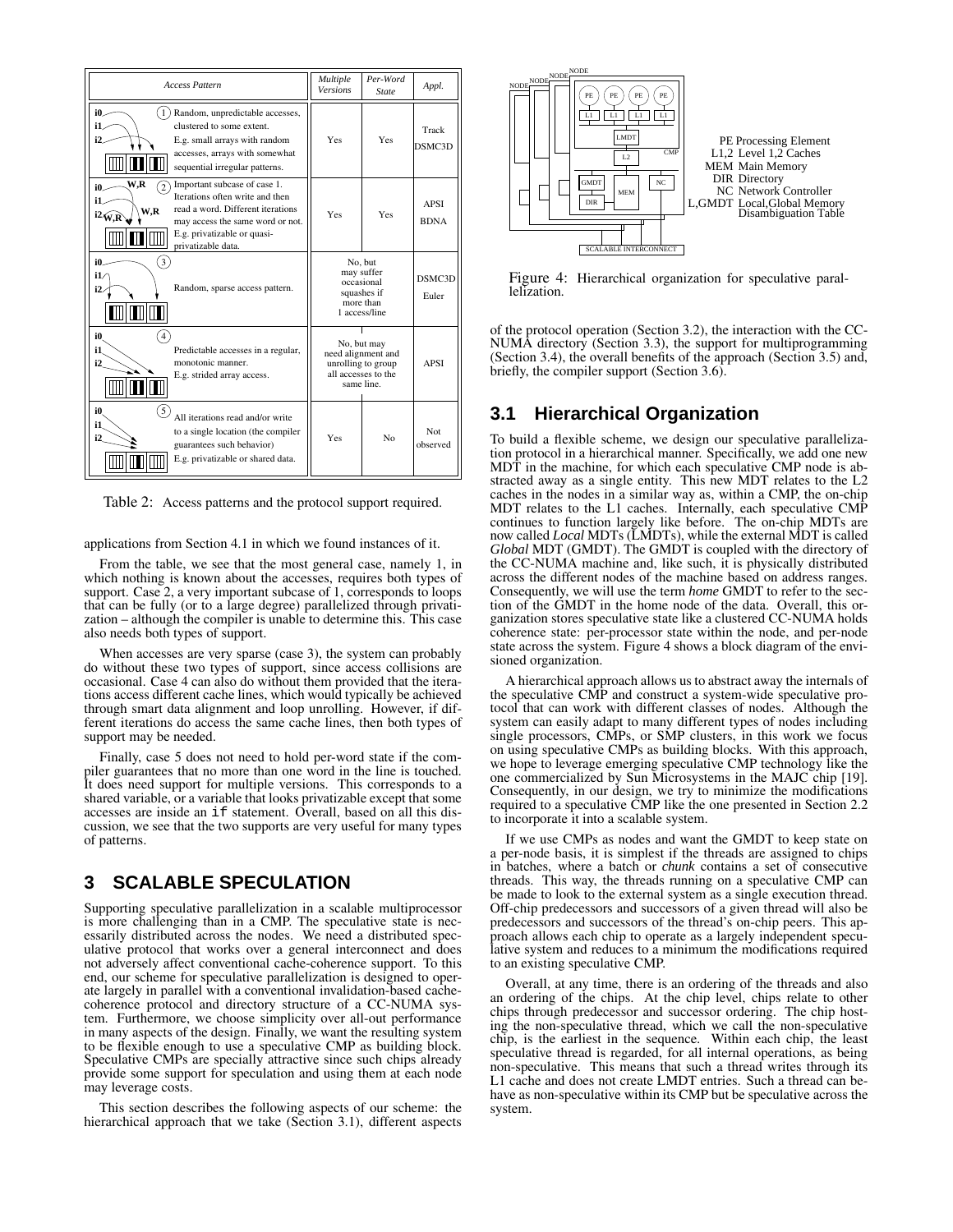The per-node L2 caches across the system play the same role that per-processor L1 caches play in the CMP. In the speculative nodes, they keep speculative data from being written back to memory until it is safe to do so. The only L2 cache that does not need to hold any speculative state and, therefore, could be write-through, is the one at the non-speculative node. For performance reasons, however, we keep all these large L2 caches in write-back mode.

## **3.2 Protocol Operation**

To understand the workings of our scheme, we examine several aspects of the protocol, including handling loads and stores, cache line replacements, thread mapping, L2 and GMDT support, and commits and squashes. We mention the modifications required to the CMP as we describe the operations. As indicated before, we have preferred simplicity over higher performance in many aspects of the design.

#### **3.2.1 Loads and Stores**

Loads and stores proceed much as in the CMP (Section 2.2), except that we now have another level in the memory hierarchy. Upon a load by a processor, the CMP first tries to resolve the access locally, by seeking versions in its L1 and in predecessors through the LMDT. If it fails, the system repeats the search in L2 and in predecessor nodes via the GMDT module at the home of the memory line. Like in the CMP protocol, the most recent version is located at the closest predecessor whose Store bit is set (possibly the requestor itself). If the version is to be fetched from a predecessor, since all threads in that node are predecessors of the requestor, all we need is for its LMDT to locate the latest version in the chip and to return it. For this scheme to work, of course, the LMDT of the speculative CMP must be enhanced to allow external requests of versions.

A store by a thread proceeds like in the CMP protocol: copies in the successor threads up until, but not including, the first redefinition are invalidated, while predecessors are sent delayed-invalidation messages. These two actions involve, in the general case, threads inside and also outside the chip (Figure 3d). While the LMDT takes care of the threads within the chip, the GMDT is responsible for sending point-to-point messages to the appropriate predecessor and successor chips. Again the LMDT must be augmented to support such external messages.

We use the existing directory and GMDT states to reduce the number of delayed-invalidations and invalidations that we send. How the directory helps is discussed in Section 3.3. As for the GMDT, note that, if another chip already has its Store bit set in the GMDT, it means that it has already sent delayed-invalidations and invalidations to its predecessors and successors respectively. Therefore, upon a store operation, we need to send invalidations only if no predecessor Store bit is set, and then only up to the first successor whose Store bit is set, non-inclusive<sup>2</sup>. Symmetrically, we need to send delayed-invalidations only if no successor Store bit is set, and then only down to the first predecessor whose Store bit set.

L2 caches contain a Stale and a Forwarded bit per line. These bits are used in a similar way as the Stale and Forwarded bits in L1 (Section 2.2). However, unlike L1 caches, L2 caches do not contain Safe Load or Safe Store bits. Recall that these bits are used to save a trip to the LMDT on an L1 hit: if a load finds the Safe Load or a store finds the Safe Store bit set, the LMDT is guaranteed to be up-to-date and, in addition, the store is guaranteed not to generate squash, invalidation, or delayed-invalidation messages. We do not include these bits in L2 because there are few scenarios in which they would actually save trips to the GMDT on an L2 hit. More specifically, the sole presence of the Load bits in the LMDT makes the Safe Load bit in L2 redundant. As for sparing the Safe Store bits in L2, it can be easily shown that most of the unnecessary GMDT accesses in stores are filtered out by the Safe Store bits in the L1 caches.

One change that we make to the speculative CMP is related to exposed loads, namely loads that hit in L1 but find that the Safe Load bit is zero. These loads require performing a check for dependences in the LMDT and, potentially, in the GMDT as well. Since such a check may be time-consuming in scalable machines, our change consists of returning the data to the processor immediately. In the background, a protocol message checks the MDTs. If the check concludes that the load has used a stale version, a squash is generated. We expect, however, that the data in the cache will be usually upto-date. Such is the case when data that is not modified by any processor remains in the caches across thread executions. Note that this optimization introduces the possibility of loads generating squashes. However, this technique, which we call *aggressive exposed loads*, is attractive due to its latency-hiding ability.

Finally, because all L2 caches are write-back, even actions from the non-speculative thread in the system must generate and update GMDT entries like any other thread in any chip. As a result, we could run the risk of stalling the non-speculative thread due to lack of GMDT space. To avoid this problem, we organize the GMDT as a cache, backing up its data in main memory in a manner very similar to a directory cache.

#### **3.2.2 Cache Line Replacements**

Similarly to the CMP case, our scheme maintains versions in the caches and imposes restrictions as to which levels of the memory hierarchy these versions can propagate to. Following the speculative CMP protocol of Section 2.2, only the least speculative thread in a chip is allowed to modify the L2 state. Any other thread in the chip stalls if it tries to displace an updated line from its L1. Likewise, only the non-speculative thread in the system is allowed to displace updated lines from the local L2 into memory. Any other thread in any chip stalls if it tries to displace an updated line from its local L2. Stalled threads resume execution when they reach non-speculative status.

Lines that have been speculatively loaded but not modified can always be displaced from any cache. The reason is that no information is lost: MDTs record what words are being speculatively loaded by what threads or chips.

#### **3.2.3 Mapping of Threads**

The requirement to minimize the modifications to a speculative CMP like the one of Section 2.2 introduces some constraints to thread mapping. As indicated in Section 3.1, to maintain the hierarchical abstraction, it is simplest if we assign threads to chips in chunks of consecutive threads. Each chunk contains as many threads as there are processors in the CMP. Furthermore, since the CMP protocol tightly couples the on-chip threads, allowing different processors within the chip to execute threads from different chunks at the same time would require significant CMP changes. As a result, we only assign a new chunk to a CMP when all its processors have completed the execution of (although not necessarily committed) the previous chunk.

This restriction of waiting until all the threads in a chunk have finished before starting a new chunk may lead to some idle time if the different threads in a chunk have load imbalance. Recall from Section 2.2 that the speculative CMP design that we adopted requires that a processor stall when the thread that it is running finishes and is still speculative. The resulting idle time we called intrinsic chip imbalance. Now, in addition to this, assigning threads in whole chunks implies that each processor must also wait for its successor processors in the chip to finish their threads before starting to work on a new chunk. We call this second source of idle time *induced chip imbalance*. The combination of intrinsic and induced chip imbalance we call *chip imbalance*.

The equivalent to intrinsic chip imbalance in a scalable system would be not to start a new chunk on a chip until all the predecessor chunks had finished and committed. This approach, which effectively implies assigning thread chunks to chips statically, would lead to poor performance in the presence of load imbalance. Further, its impact would increase with the number of chips in the system. Consequently, we do not impose this restriction.

Instead, when a chip finishes a chunk of threads, it asks for another chunk and starts executing it, irrespective of whether the predecessor chunks have finished. With this approach, chunks of threads are dynamically assigned to chips, therefore reducing idle time due to load imbalance. The set of contiguous uncommitted

<sup>&</sup>lt;sup>2</sup>Recall that if the Load bit of that successor is also set, we trigger a squash operation and, as part of it, invalidate its copy of the word.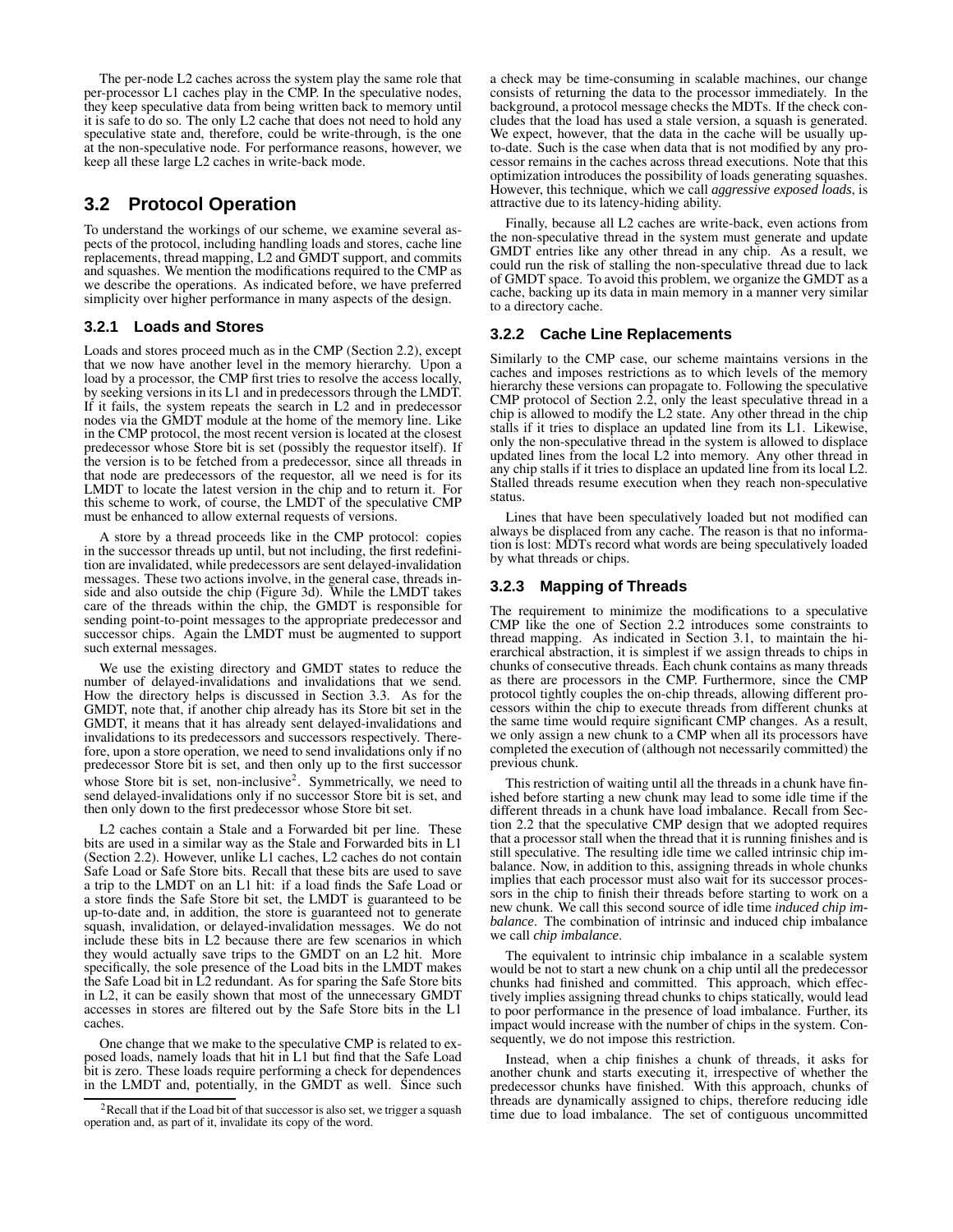thread chunks that have been assigned to chips to execute, we call the *active window*. The active window always starts with the nonspeculative chunk. The active window size changes dynamically and, at any given time, is likely to be larger than the number of chips in the machine. Its maximum size is set to a hardware-predefined limit. In general, the only situation in which load imbalance would become apparent at the system level would be when the active window has reached its maximum size and we are unable to assign new chunks. This effect we call *system imbalance*.

Overall, our dynamic chunk scheduling approach is supported with practically no modification to the speculative CMP hardware. Most of the modifications are performed on the node's L2 and local GMDT module. Of course, not modifying the CMP hardware means that the system may potentially suffer from chip imbalance. Fortunately, however, the magnitude of chip imbalance depends on the number of processors per chip, and not on the total number of nodes in the machine. Therefore, its impact stays largely constant instead of increasing as we scale up the machine to more nodes.

#### **3.2.4 L2 Support**

The speculative protocol within the CMP keeps working as described in Section 2.2: threads in a chunk commit within the chip in order and, when they do, they write back all the updated lines in their L1 to L2. These updates must remain in L2 until the chunk commits at the system level.

Before the chunk commits, however, the chip may be given another chunk to execute. As chunks execute and complete, L2 will accumulate speculatively updated lines from several chunks. The state of each chunk must be carefully buffered and kept separated from that of the others. When one chunk finally commits at the system level, only its updated lines must be written back from L2 to main memory.

The problem of buffering data from several threads in the context of speculative parallelization has been addressed in two ways in the literature: using separate write buffers to hold versions from different threads [7] or extending the cache tags to identify the thread that owns the version in each cache line [17]. Our scheme uses an approach similar to the second one, adding chunk IDs to the L2 cache tags. We will see later that chunk IDs are encoded with numbers going from 0 to  $w - 1$ , therefore using  $\log_2 w$  bits, where w is the mod hardware-defined maximum active window size. These bits are on a per-line as opposed to a per-word basis to reduce the overhead. Consequently, when two different chunks update the same line, they create two line versions even if they update different words.

Since the L2 cache may potentially hold much state from different chunks, it may suffer conflicts. As indicated in Section 3.2.2, the processor is stalled when a cache conflict is about to displace a line modified by a speculative chunk. To reduce the chances of stalls, we extend L2 by adding a set-associative buffer that acts somewhat like a victim cache [8]. This buffer stores speculatively-modified lines as they are displaced from L2. However, the buffer does not need to store speculatively-loaded yet clean lines that are evicted from L2. The reason is that the GMDT already has a record of them.

#### **3.2.5 GMDT Support**

Since there can be more thread chunks currently assigned to nodes than nodes in the machine, the GMDT really keeps the Load and Store bits on a per-assigned-chunk basis as opposed to a per-node basis. In addition, to locate the nodes to which the chunks have been assigned, the GMDT keeps a data structure with the mapping from the chunks in the active window to the nodes. Both the number of Load and Store bits per word in the table and the number of entries in the chunk-to-node mapping structure are equal to  $w$ , which is a limit set in hardware for the number of chunks that can be assigned at a time.

Figure 5 shows the chunk-to-node mapping structure. Each entry in the structure keeps the ID of the node to which a chunk has been assigned. The structure is a circular queue. Two pointers point to the non-speculative chunk and to the most-speculative one, marking the boundaries of the current active window. The first pointer moves as the GMDT is informed that a chunk has committed, while the second one moves as the GMDT assigns new chunks for execution



Figure 5: Chunk-to-node mapping structure in the GMDT. The figure corresponds to a 4-node machine where the nonspeculative chunk (chunk ID 3) has been assigned to node 2, the next one (chunk ID 4) to node 0, and so forth. Node 1 is currently assigned 3 chunks.



Figure 6: Messages involved in a commit (a) and a squash (b) operation. In the commit, a thread chunk in node 22 passes non-speculative status to one in node 8. In the squash, the triggering violation occurs in node 3.

or as chunks get squashed. All transactions between the GMDT and the nodes are logged with the corresponding chunk ID, which uniquely identifies the chunk at that moment. In the figure, the chunk ID can go from 0 to 15. The application must be able to figure out what work to do once it is given a chunk ID. This information can be computed locally by each node or through a shared data structure, depending on the nature of the application.

Since the GMDT is distributed, this chunk-to-node mapping structure is replicated in all the GMDT modules. All modifications take place in a chunk commit, squash, or assignment. They are initially recorded in one GMDT module, namely the one in node 0 (GMDT0). The updates are then propagated to the other GMDT modules in the background. We now consider these situations.

#### **3.2.6 Commits**

Our protocol attempts to speed up the critical path in commit and squash operations. In a commit, the committing thread passes the non-speculative status to its successor thread as fast as possible; in a squash, the threads to be squashed are detected, squashed, and restarted in parallel.

We consider the commit of a chunk first. Within a chunk, thread commit is always in order. A thread commits exactly like in the single CMP protocol of Section 2.2. The effects of the operation do not go past the L2 cache in the node, where all the updates of the on-chip threads committed so far are accumulated.

When the last thread of the chunk has committed, the chip signals a chunk completion event locally. If the chunk is non-speculative, the node proceeds with a chunk commit. Following the simplified protocol of Section 2.2, which does not allow dirty data to remain in a cache across speculative thread initiation, chunk commit involves writing back the dirty L2 lines to memory. It also involves updating the Stale, Forwarded, Invalid, and Dirty bits in the L2 tags. We expect these L2 write back and tag manipulation operations to be performed efficiently in hardware by the L2 cache controller. The CMP is oblivious to the whole chunk commit operation.

When all these operations complete or (if the chunk is speculative) as soon as the chunk finishes, the node sends a message to GMDT0 asking for a new chunk to execute. In addition, if the completed chunk committed, the message also informs of the commit. In the latter case, GMDT0 immediately sends a message to the node with the next chunk ID in the sequence, passing the non-speculative status. We can see, therefore, that passing the non-speculative status from a chunk in one node to a second chunk in another node can be implemented very efficiently with two hardware messages. This is shown with messages 1 and 2 in Figure 6a.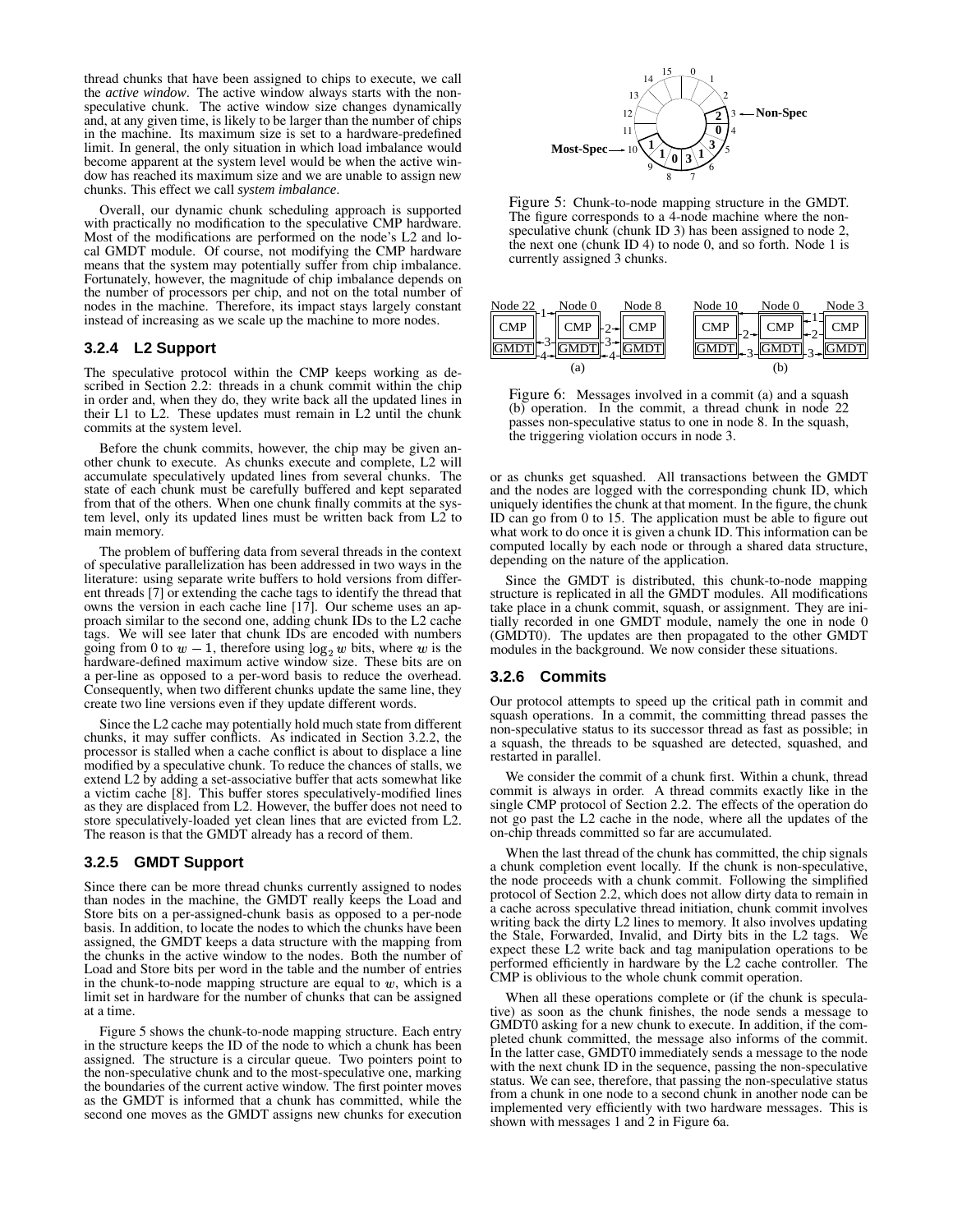After this, GMDT0 assigns the next available chunk to execute to the node that just finished the chunk, and sends all these changes to all nodes. This is done through messages 3 in Figure 6a. These messages occur in the background, are not in any critical path, and do not use up any processor cycles. In each node, on reception of message 3, the GMDT module records the assignment of the new chunk and, if applicable, the commit. In addition, the node that has just finished the chunk can now start running the new chunk. The messages labeled 4 are acknowledgments of 3.

Consider now the node that receives message 2 from GMDT0 indicating that one of its chunks is now non-speculative. Two cases are possible, neither of which requires any involvement of the local CMP. If, at message arrival, the node is still executing the chunk, no action is taken beyond recording the new status of the chunk. Later, when the chunk completes, the node will proceed with a chunk commit as explained before.

A second case occurs when, at message arrival, the chip has already finished executing that chunk. In fact, the chip may have even executed and completed several successor chunks since then. In this case, the node immediately starts a chunk commit. As usual, the local CMP is not involved. The operation includes writing back dirty L2 data and manipulating the L2 tag bits. However, this operation applies only to the L2 lines that are tagged as belonging to the nonspeculative chunk. The other L2 lines are left untouched. At the end, the node informs GMDT0 of the completion of the commit operation but does not ask for a new chunk.

The fact that GMDT modules are updated with some delay may cause minor races that our protocol handles gracefully. For example, a newly-assigned chunk may send a request to a GMDT module before the latter knows of its existence. In this case, the request is bounced back to the sender for retry. Similarly, a new nonspeculative chunk may send a request to a GMDT module before the latter knows of its non-speculative status. In this case, loads and stores are processed as usual. Write backs, however, are bounced because speculative chunks are not allowed to write back.

#### **3.2.7 Squashes**

The violation that triggers a squash may be detected at a GMDT module or at a LMDT. If the latter, the local GMDT module is informed. In any case, this GMDT module, which we call the *initiating* one, decides which chunks must be squashed: the one that read prematurely and its successors. In general, the GMDT does not have enough information to distinguish between the different threads in a chunk. Hence, squashing is done at the chunk level. It involves clearing the corresponding Load and Store GMDT bits, invalidating the dirty and forwarded L2 lines and, if the chunk is still running, clearing the whole LMDT and invalidating the dirty and forwarded L1 lines.

The exception is when the violation is detected at the LMDT of the chip running the non-speculative chunk. In such a case, in this chunk, only the violating thread and its successors are squashed. For the squashed threads, we clear their LMDT bits and invalidate their dirty and forwarded L1 lines. The L2 and GMDT bits are left unmodified $3$ .

The actual squash proceeds as follows. When the violation is detected, the initiating GMDT module sends a message to all the other nodes (message 1 in Figure 6b) specifying which chunks to squash. Those nodes with chunks to squash do so. Note that, for a chunk to be squashed, all its pending memory accesses have to necessarily complete or be aborted. In addition, all nodes update their GMDT modules by clearing the state corresponding to the squashed chunks.

Finally, all the GMDT modules synchronize in a barrier: they send a message to GMDT0 and receive an acknowledgment when all have done so (messages 2 and 3, respectively, in Figure 6b). The acknowledgment from GMDT0 specifies the new assignment of chunks to nodes or, possibly, that the assignment of chunks is as before. With this information, the GMDT modules are updated and the chunks restarted in parallel. Note that the barrier is needed to ensure that requests before and after the squash are clearly separated. Indeed, all requests arriving at a GMDT module from squashed chunks between messages 1 and 3 in Figure 6b should be bounced.

Overall, squashing does not affect the processors running nonsquashed threads. Furthermore, our protocol uses the GMDT to identify, squash, and restart potentially many threads in parallel. The operation requires a synchronization of the GMDT modules only, not of the processors.

### **3.3 Interaction with the Directory**

The GMDT is distributed across the nodes like the directory and is connected to it. For the ordinary data, the GMDT is unused. For the data marked in the code as speculatively accessed, in principle, the GMDT replaces the directory functionality. In practice, the GMDT does all the work but it can also use the directory for optimization purposes. In this case, the directory needs only small modifications because the baseline coherence protocol largely runs unaffected by the speculative protocol.

It is easy to see why the GMDT replaces the directory for data marked as speculatively accessed: on a read transaction, the GMDT identifies the correct version of the variable to supply; on a write transaction, the GMDT identifies the versions to squash. These two operations cannot be performed by a conventional directory because the latter does not support the notions of multiple versions or thread order.

However, under certain conditions, the GMDT may not be so efficient when it has to send invalidation and delayed-invalidation messages to remove outdated versions from caches after a write. The reason is that the GMDT only keeps correct sharer information for the data accessed by the currently-active chunks. For that data, we can use the GMDT state to reduce the messages, as discussed in Section 3.2.1. However, no record of sharers is kept for the other data because, when a chunk commits, its Load and Store bits in the GMDT are reset. The result is that, for that data, the GMDT may have to conservative send unnecessary invalidation and delayed-invalidation messages.

To send fewer such messages, the GMDT can use sharer information kept by the directory. This requires that the GMDT keep the directory largely up-to-date on processor reads and writes to data marked as speculatively accessed.

Specifically, when one such read or write reaches the GMDT, the directory marks the requesting node as a sharer of the line. Irrespective of the type of access, the dirty bit is not set. The reason is that there may be several different modified versions of the same variable in different caches, and the directory has only one dirty bit. Still, pretending that the nodes are read-only sharers is safe because the directory is never queried to distinguish between versions. Furthermore, as a chunk commits, it writes back its updated version of the variable to memory, keeping the cache in clean state. At that time also, if the version in the cache was marked with the Stale bit, it is automatically invalidated. Overall, cache entries eventually become consistent with memory or invalid.

In reality, for a given memory line, the directory must conservatively keep a superset of all the nodes that currently cache it. This is because invalidations cannot remove directory entries: the directory keeps information only at a memory-line grain size, whereas invalidations are sent to single words. Furthermore, delayed-invalidations cannot remove directory entries either: they take effect with some delay. Despite these considerations, however, the directory information is still useful to reduce the number of invalidations and delayedinvalidations sent on a write.

Finally, there is another reason why the directory should keep at least a superset of all the nodes that currently cache the line: speculative data may be accessed in conventional coherent mode after the speculative section completes. As a result, remembering the sharers smoothens the transition out of the speculative section.

Overall, ordinary shared data and potentially speculative data can remain in L1 and L2 as we enter and exit a speculative section of code. Before we start a speculative section, our simple protocol re-

<sup>&</sup>lt;sup>3</sup>Although the GMDT may temporarily keep some outdated Store bits set for the non-speculative chunk, correctness is still guaranteed: if a read from a successor is directed to the chip running the non-speculative chunk due to one of these outdated Store bits, the request will be bounced back to memory as if the requested line had just been displaced from the caches. At that point or when the non-speculative chunk commits, the outdated Store bit is cleared.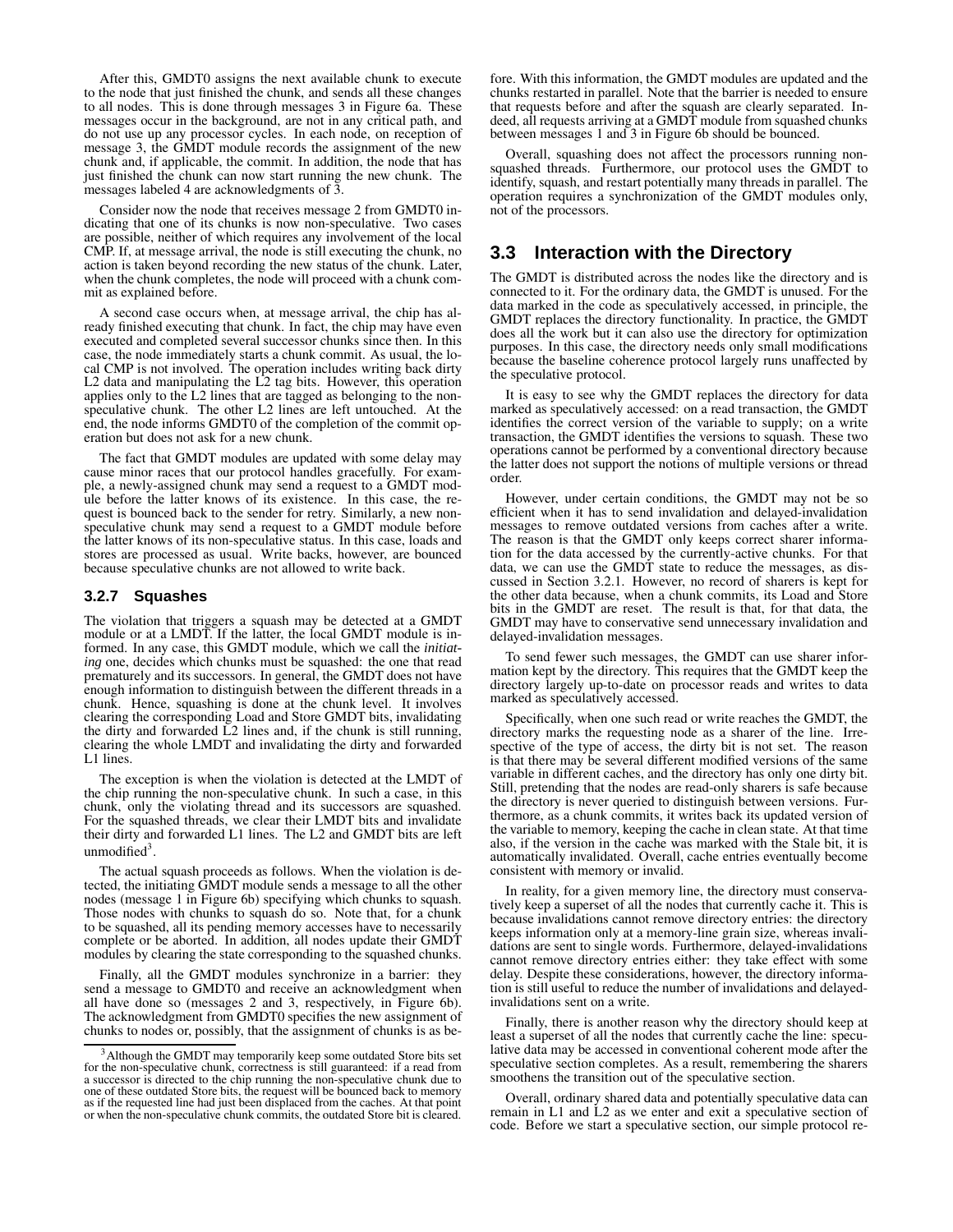

Figure 7: Support required in a GMDT module to run multiprogrammed loads. In the example, two jobs can locally allocate potentially speculative data. The machine has four nodes and a maximum active window size of 16. Job 0 runs on nodes 2 and 3, while job 1 runs on nodes 0 and 1.

quires that we write back the dirty data from all the caches to make them consistent with memory. Before leaving the speculative section, memory and caches are consistent again: cache write-backs at commit points have updated memory, and invalidations and selfinvalidations have purged outdated versions from caches. The directory may be left with a superset of the sharers for each line with speculative data. The final operation that we perform before leaving the section is to invalidate from the caches any (necessarily clean) line that has some valid and some invalid words, so that the conventional, per-line coherence protocol can take over correctly. This can be done with a hardware signal that invalidates all such lines in parallel.

#### **3.4 Support for Multiprogramming**

With simple extensions, our scheme supports multiprogrammed loads where jobs may or may not use speculative parallelization. Recall that, in our design, we want to use the unmodified speculative CMP of Section 2.2. This necessarily implies that, once a thread chunk that uses speculative parallelization starts running on a CMP, it has to run to completion before releasing it. Completion implies that the speculative state is moved to L2, not that the chunk commits. If the chunk is preempted before completing, it has to be squashed, since the speculative state in the L1 caches will be lost.

All hardware changes needed are limited to the GMDT and, optionally, the L2 caches. In each GMDT module, we now keep a chunk-to-node mapping structure for each job that has locally allocated pages of potentially speculative data (Figure 7). In addition, we allow all these jobs to insert entries in the GMDT table that keeps the Load and Store bits. To identify the entries belonging to each job, the table is extended with an extra field. This field, called *Job ID*, keeps the ID of the job that owns the entry. Note that there is no overlap between the address tags of entries belonging to different jobs. Furthermore, since this table is backed up in memory (Section 3.2.1), letting several jobs use the same table can at most cause more overflows into memory. Finally, associated with each chunkto-node mapping structure, we have a software structure with the list of nodes that are currently running chunks belonging to this job (*Node List*).

Two approaches to multiprogramming the machine are possible. In the most aggressive one, a free node can be assigned a chunk from any job. In a second, more conservative approach, a free node, if it still has uncommitted chunks from a job in its L2 cache, can only be assigned a chunk from that same job. Since the GMDT knows the current assignment of chunks and their status for all the jobs, it can enforce the second policy if required. Note that, in the conservative scheme, the Node List for a given job may change with time but the Node Lists for two jobs may not overlap at any time. For the aggressive scheme, the Node List for a job may change with time and the Node Lists for two jobs may overlap at any time.

The two schemes differ in the support required and the performance expected. The aggressive scheme needs more support because a L2 cache may end up keeping speculative state belonging to different jobs. As a result, to identify which lines belong to which job, we need to extend the chunk ID field in the L2 cache tags. The ID must include, in its most-significant bit positions, the job ID. Such longer tags are not needed in the conservative scheme.

The performance is likely to be higher in the aggressive scheme because of its higher flexibility: an idle node will always get a chunk if one is available in any job. This is not true in the conservative scheme. However, recall that when a chunk running on a node is about to displace from L2 an uncommitted updated line from another chunk, the processor stalls. Consequently, a job running under the aggressive scheme may stall due to another job. In the conservative scheme, instead, a job in a node can only be stalled due to itself. In neither case, however, deadlock is possible because at least one non-speculative chunk is making progress, and chunk commit does not involve the local CMP.

## **3.5 Overall GMDT Benefits**

The previous discussions have uncovered the pros and cons of the GMDT. The main attraction of the GMDT scheme is that it efficiently implements a protocol that supports multiple versions of the data. Such a protocol uses few messages and is fast. For example, a load finds the correct version in the machine with a fast, one-lookup transaction of a single message. In addition, squash signals are sent in parallel to all the threads that need it and, after the squash, the threads are restarted in parallel. Finally, by exploiting the state in the directory (Section 3.3) and GMDT (Section 3.2.1), the protocol ends up sending only few unnecessary invalidations and delayedinvalidations.

A second attraction of the scheme is that, by keeping a Load bit in the GMDT for each speculatively-loaded datum, it allows processors to displace speculatively-loaded, unmodified data from their caches without causing stalls.

The main disadvantage of the GMDT scheme is that we need to keep its distributed state consistent. Fortunately, although keeping the state consistent involves extra messages at chunk commit, squash, and assignment points, this activity occurs in the background without using processor cycles.

## **3.6 Compiler and ISA Support**

We expect that the code is annotated, typically by the compiler, to mark the sections where speculative parallelization should be enabled. Within these sections, it is more efficient if we mark the data that will be accessed speculatively. Note that it is perfectly possible to access all data speculatively. However, it is probably inefficient due to the extra overheads involved in dealing with speculative data and may also hurt performance if there are cache or LMDT overflows. In any case, our system allows data to change roles across sections. The ability for data to be accessed speculatively in one section and non-speculatively in another allows better use of the resources.

A good way to differentiate speculative from plain accesses is to extend the ISA to have speculative memory instructions. Of course, a given memory line cannot have both kinds of data. An alternative approach is to mark virtual memory pages to be dealt with as speculative or as plain shared data. However, this approach needs careful data placement to make sure that speculative and plain data do not share the same page.

#### **4 EXPERIMENTAL SETUP**

#### **4.1 Applications**

To evaluate our scheme, we choose two Perfect Club applications, namely Track and BDNA, one SPECfp95 application, APSI, and two HPF-2 applications, namely Euler and DSMC3D. The input sets used for these applications are the standard ones provided with the suites. The exception is APSI which uses a  $512x1x64$  grid size. These applications are representative of sequential scientific workloads. We choose them because they all spend a large fraction of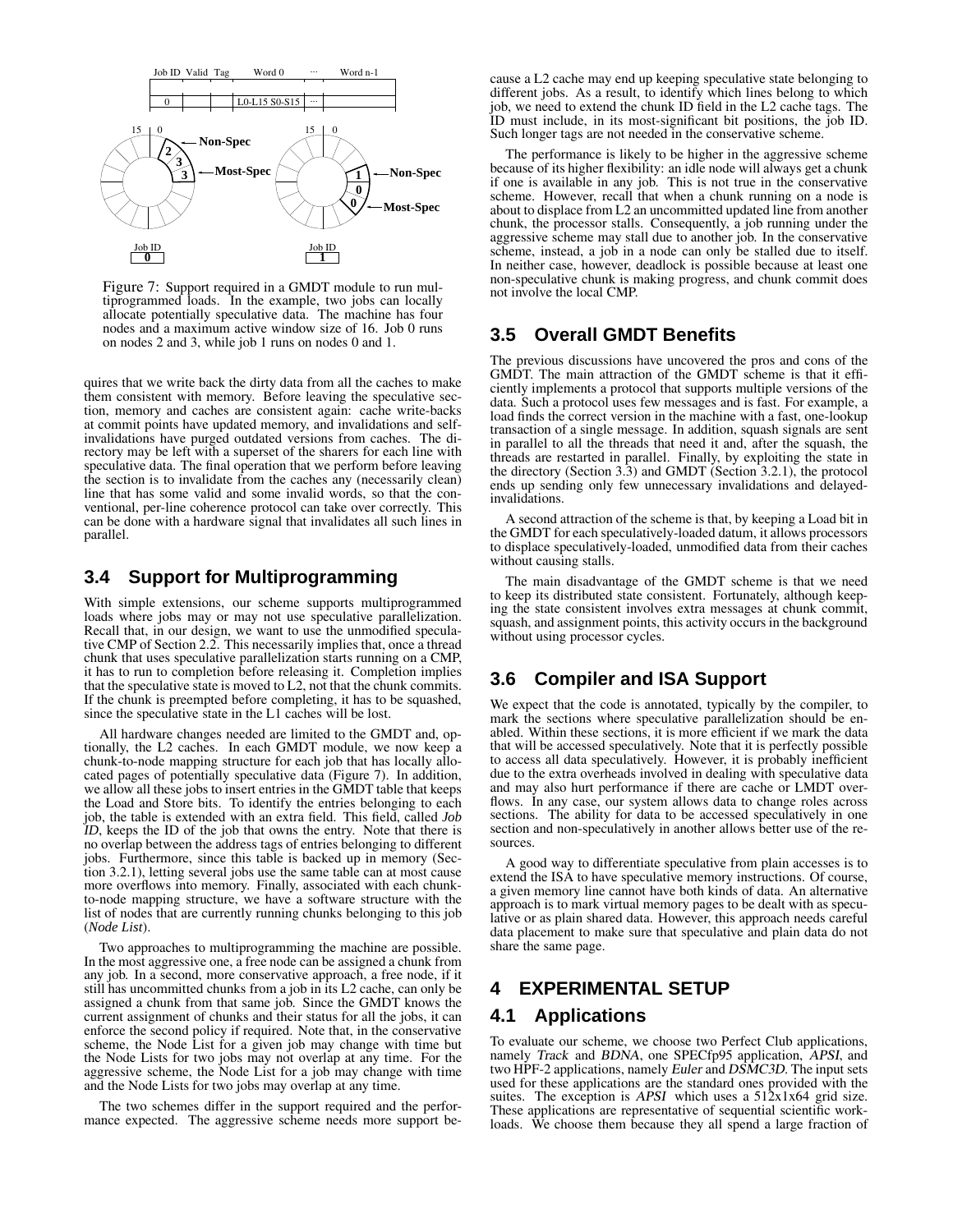| Application | Loop to<br>Parallelize | % of Seq.<br>Time | Avg. Iterations<br>per Invocation | Speculative<br>Data (KB) |
|-------------|------------------------|-------------------|-----------------------------------|--------------------------|
| Track       | nfilt 300              | 41                | 502                               | 240                      |
| <b>APSI</b> | run $20$               | 21                | 64                                | 40                       |
| DSMC3D      | move3 200              | 33                | 758972                            | 24767                    |
| Euler       | dflux 100              | 90                | 2494                              | 686                      |
| <b>BDNA</b> | actfor 240             | 32                | 1499                              |                          |

Table 3: Characteristics of the applications studied. The fraction of time spent in the loop to parallelize speculatively is given as a percentage of the total sequential time of the application on a SGI server.

|             | Parameter       | <b>RAW</b>   |          |              | <b>WAR</b> | <b>WAW</b>   |         |  |
|-------------|-----------------|--------------|----------|--------------|------------|--------------|---------|--|
| Application | (Average)       | Same<br>Word | False    | Same<br>Word | False      | Same<br>Word | False   |  |
| Track       | Number          | 0.1          | 4869     | 0.1          | 47         | $\Omega$     | 4880    |  |
|             | <i>Distance</i> | 1.0          | 1.6      | 1.0          | 3.1        | $\theta$     | 1.6     |  |
| <b>APSI</b> | Number          | 0            | $\Omega$ | 95232        | 333312     | 95232        | 333312  |  |
|             | <b>Distance</b> | $\Omega$     | $\Omega$ | 1.0          | 1.0        | 1.0          | 1.0     |  |
| DSMC3D      | Number          | 147390       | 9350766  | 102912       | 509315     | 85343        | 8939798 |  |
|             | <i>Distance</i> | 2640.3       | 224.9    | 260050.8     | 228047.3   | 2608.2       | 89.2    |  |
| Euler       | Number          | $\Omega$     | 104066   | $\theta$     | 0          | $\Omega$     | 104066  |  |
|             | <b>Distance</b> | $\Omega$     | 415.0    | $\theta$     | $\Omega$   | $\theta$     | 415.0   |  |
|             | Number          | $\mathbf{0}$ | $\theta$ | 32422        | 48518      | 998500       | 1492510 |  |
| <b>BDNA</b> | <b>Distance</b> | $\mathbf{0}$ | $\theta$ | 1.0          | 1.0        | 1.0          | 1.0     |  |

Table 4: Static cross-iteration data dependences exhibited by the loops that we parallelize speculatively.

their sequential execution time on loops that cannot be parallelized by state-of-the-art compilers. These loops have dependence structures that are either too complicated to be analyzed at compile time, or unknown because they depend on input data. For example, many of them have doubly-subscripted accesses to arrays. As a result, the Polaris compiler [2] is unable to parallelize them. In our evaluation, we perform speculative parallelization on these loops and analyze how they are sped up.

Table 3 shows, for each application, the loop that we attempt to parallelize speculatively, the fraction of the sequential execution time taken by this loop on a SGI server, the average number of iterations executed in the loop per loop invocation, and the size of the data accessed through speculative references (*speculative data*). From the table, we see that these loops account for 21-90% of the total execution time. In a parallel system, their weight will likely be even higher if a parallelizing compiler is used to reduce the execution time of the other parts of the code. Note that speculative threads must buffer in their caches not just the speculatively modified data but all the data that they modify.

Table 4 shows the static cross-iteration dependence structure of the loops that we parallelize speculatively. RAW, WAR, and WAW dependences are classified based on whether the two dependent references access the same word (*Same Word*) or different words (*False*) of a memory line. The memory line size used is 16 words. For each type of dependence, the table shows the average number of dependences found for each invocation of the loop, and the average dependence distance in number of iterations.

From the table, we see that same-word RAW dependences are relatively scarce, except for DSMC3D. This is unlike same-word WAR and WAW, of which there is plenty. As for false dependences, all three kinds manifest themselves more abundantly. We observe that, many times, all these dependences have very short average distances, which means that they can easily occur out of order. Even large average distances like in DSMC3D hide short instances. Recall that our protocol handles all types of in-order and out-of-order dependences without triggering a thread squash except for out-oforder, same-word RAW dependences.

In our experiments, we proceed as follows. The Polaris compiler identifies and instruments the loops in Table 3. The instrumentation

|                                          |       | Memory Param.        | Value                        |
|------------------------------------------|-------|----------------------|------------------------------|
| Processor Param.                         | Value | L1.L2.VC size        | 32KB, 1MB, 64KB              |
|                                          |       | L1, L2, VC assoc.    | $2$ -way, $4$ -way, $8$ -way |
| Issue width                              | 4     | L1,L2,VC line size   | 64B.64B.64B                  |
|                                          |       | L1,L2,VC latency     | 1,12,12 cycles               |
| <b>Instruction</b> window<br>size        | 64    | L1,L2,VC banks       | 2,3,2                        |
|                                          |       | Local memory latency | 75 cycles                    |
| No. functional<br>units (Int, FP, Ld/St) | 3,2,2 | 2-hop memory latency | 290 cycles                   |
|                                          |       | 3-hop memory latency | 360 cycles                   |
| No. renaming<br>registers (Int,FP)       | 32,32 | LMDT.GMDT size       | 512,2K entries               |
|                                          |       | LMDT, GMDT assoc.    | 8-way, 8-way                 |
| No. pending<br>memory ops. (Ld,St)       | 8,16  | LMDT, GMDT lookup    | 4,20 cycles                  |
|                                          |       | L1-to-LMDT latency   | 3 cycles                     |
|                                          |       | LMDT-to-L2 latency   | 8 cycles                     |
|                                          |       | Max. active window   | 8 chunks                     |
|                                          |       |                      |                              |

Table 5: Parameters of the processor and memory system models.

consists of classifying each variable into one of three classes: variable allocated in a writable memory line that is possibly accessed in two or more iterations; variable allocated in a memory line that is at most accessed in one iteration or is read only; and private or privatizable variable. We mark the first class as speculative, so that they trigger our protocol in our simulations. This class includes the data with potential cross-iteration dependences. In addition, it also includes situations where the compiler is sure that no two iterations access the same word of a line. In this case, however, since different words of the line may end up being buffered in different L1 caches by speculative threads, we cannot use the ordinary, linebased cache coherence protocol. Variables are privatized whenever the compiler finds it safe and convenient, so that the loop runs more efficiently in parallel. Once the loop is instrumented, we perform detailed execution-driven simulations. In our base experiments, each thread is composed of a single loop iteration.

#### **4.2 Simulation Environment**

Our execution-driven simulation environment is based on an extension to MINT [21] that includes a superscalar processor model with non-blocking memory operations [10], and supports dynamic spawn, squash, restart, and retire of light-weight threads. We use these threads to attempt speculative parallelization on the loops in Table 3.

The processor model is that of a 4-issue dynamic superscalar with register renaming, branch prediction, and non-blocking memory operations. The left section of Table 5 shows some of the parameters used in the processor model. Processors are grouped into 4 processor chips.

The memory system models the organization in Figure 4: a CC-NUMA multiprocessor whose nodes include speculative CMPs. The architecture of the speculative CMP is as described in Section 2.2. Each CMP includes 4 processors with their private L1 caches and a LMDT. Each node in the machine has a CMP, an L2 cache shared by all the local processors, a portion of the global memory and directory, a network controller, and a GMDT module. The machine is equipped with a directory-based cache coherence protocol in the lines of DASH [12]. In addition, our memory system implements the speculation protocol outlined in Section 3.2. The system simulated has 4 CMPs, for a total of 16 processors.

The right section of Table 5 lists the main parameters of the memory system model. In the table, L1, L2, VC, and memory latencies are round-trip times from the processor. VC stands for Victim Cache. All latencies are in processor cycles and do not include contention effects. We accurately model contention everywhere except in the scalable interconnect, where a fixed time is assumed for each hop.

In our evaluation, we apply speculative parallelization only to the loops of Table 3. To assess the impact of our scheme on the whole application, our resulting speedup numbers should be weighted using the fraction of the execution time taken by the loops as shown in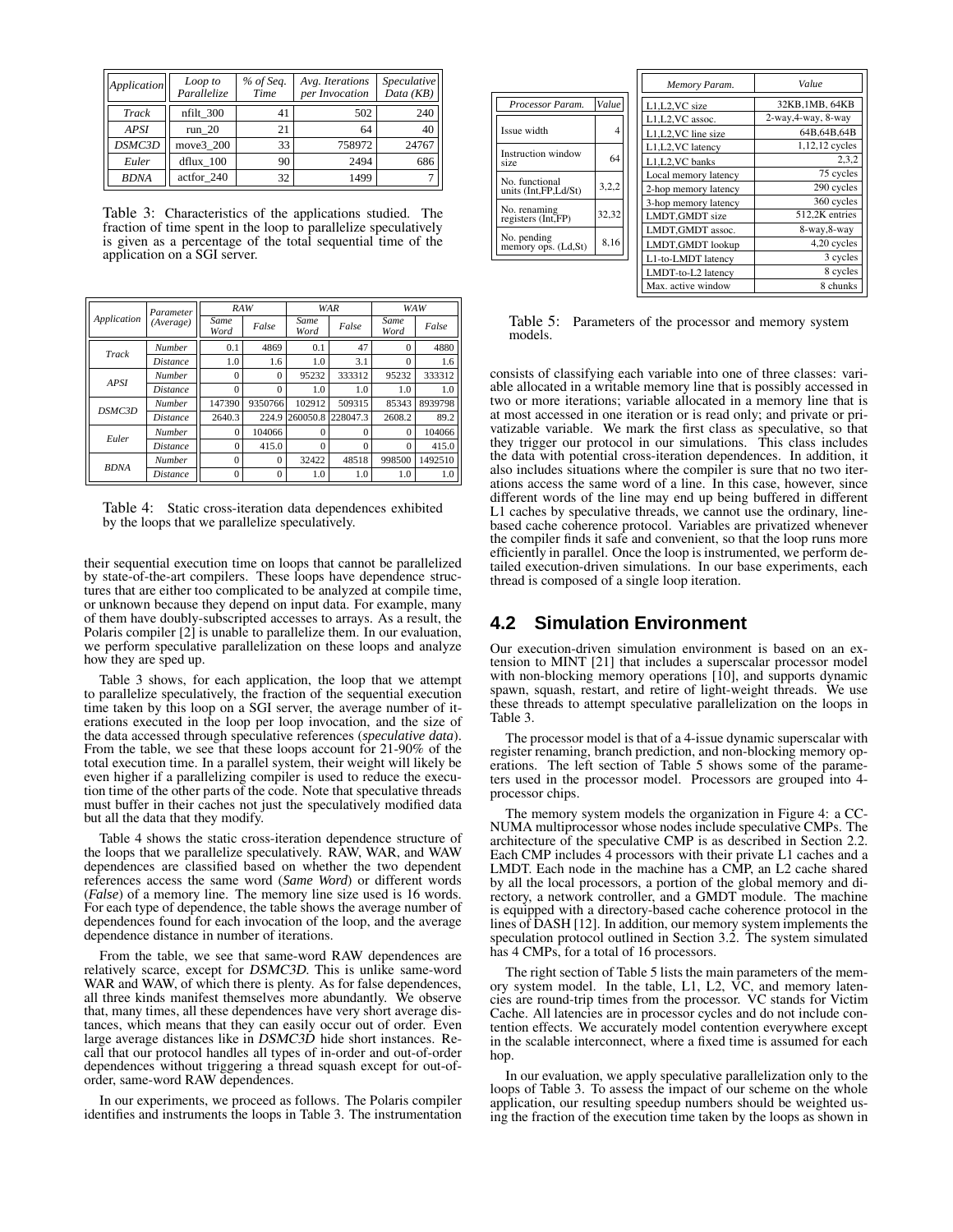

Figure 8: Execution time breakdown and speedups. The numbers on top of the bars are the speedups of the loops over the sequential execution.

Table 3.

Since we want to measure loop speedups in a scenario in which other parts of the code have been parallelized by the compiler, the data must be necessarily distributed across the nodes even in the experiments that run the loop sequentially. In order to keep the same data distribution for all experiments, we use a static round-robin page allocation policy across the nodes.

## **5 EVALUATION**

#### **5.1 Overall Performance**

We start by quantifying the speedups delivered by our speculative parallelization scheme. Figure 8 compares the execution times of the loops under sequential execution (*Seq*) and under our speculative parallelization for 16 processors (*Spec*). On top of each bar we quantify the speedups of the loops over the sequential execution.

For each application, the bars are normalized to sequential execution and broken down into the following components of the execution time: execution of instructions (*Busy*); stall due to memory accesses (*Memory*); overhead associated with speculative parallelization, including thread commit time, thread squash time, and stalls caused by L1, L2, VC, and LMDT overflows (*Overhead*); idle time waiting for other threads to complete (*Imbalance*); and conventional pipeline hazards (*Other*). The contribution of each category is measured at the grain size of issue slots [10].

From the figure, we see that our scheme delivers speedups that range from 1.5 to 5.6. Over the five applications, the average speedup is 2.8. Interestingly, the results show that, in all applications but one (BDNA), the main obstacle to better speedups is not related to the speculative aspect of the parallelization, but simply to the stall time due to memory accesses (*Memory*).

The overheads associated with speculative parallelization (*Overhead*) account for a quarter of the time in BDNA and, less importantly, for about 10% in APSI and DSMC3D. In BDNA, practically all this overhead is caused by stall due to overflows in L1. The dirty working set of this application is too large for the 32KB L1. Recall that our protocol does not allow displacements of dirty data and any attempt to do so causes a processor stall. L1 overflow also causes most of the overhead in APSI. Our experimental results reveal that no application suffers from LMDT overflows. Also, the victim cache in L2 successfully absorbs most L2 overflows.

In DSMC3D, practically all overhead is caused by thread squashes. This includes the time required to drain all the pending transactions in squashed threads, synchronize all the GMDT modules, and restart the threads. As shown in Table 4, DSMC3D has same-word RAW dependences, the only ones that cause squashes in our protocol if they happen out of order. Despite the long average distance that these dependences have for DSMC3D (Table 4), some of them have short distances and actually occur out of order, resulting in squashes. Fortunately, no other application wastes much time due to squashes.

 $\overline{a}$  overhead one hand, these loops have relatively large iterations, which result Commit time, which is also part of *Overhead*, has a very minor role across all the applications. The reason is two-fold. On the in threads spending much more time executing than committing. On the other hand, only the on-chip commit of threads has a significant effect on processor time; chunk commit is done in the background, except in the case when the CMP has not already started working on a new speculative chunk (Section 3.2.6).

> Overall, among the different components of *Overhead*, the only significant ones are L1 overflow and, if the application has shortdistance, same-word RAW dependences, thread squashes. The simplest improvement toward diminishing overhead would be to provide storage mechanisms to capture L1 overflows. However, this would require changing the architecture of the speculative CMP, which is not an option in our approach.

> Finally, we consider load imbalance. *Imbalance* accounts for a significant 10-30% of the execution time in the parallelized loops. Practically all of this time is due to what we called chip imbalance in Section 3.2.3, which comes from the way threads are scheduled within CMPs. As pointed out before, the only way to reduce the impact of chip imbalance is to significantly change the architecture of the speculative CMP. Nevertheless, as indicated in Section 3.2.3, we expect the impact of chip imbalance to remain roughly constant as we scale up the machine to large numbers of nodes.

> A second source of imbalance is related to idle time while the node, although finished, cannot start working on a new speculative chunk. This system imbalance can only be caused by the overflow of the active window, which happens very rarely in our case.

## **5.2 Effect of Loop Unrolling**

In the previous section, speculative parallelization was performed using single-iteration threads. Unrolling the loops and giving one of these bigger iterations to each thread may improve the performance of our architecture. Specifically, loop unrolling may enable a higher reuse of the cached data if consecutive iterations access similar sets of memory lines. Loop unrolling may also reduce cross-thread data dependences and even reduce chip imbalance. Finally, observe that loop bodies smaller than ours could also benefit from exposing more ILP.

On the other hand, loop unrolling may also degrade performance. For example, having fewer threads reduces the amount of parallelism that can be exploited. Also, the resulting bigger iterations may be more imbalanced and cause a higher chip imbalance. Squashes, too, may have a more severe impact on performance, as the average work to be redone is greater. Finally, loop unrolling increases the amount of dirty state that must be buffered in the caches, which increases the probability of overflow-induced stalls.

In this section we evaluate the impact of loop unrolling in our loops. Figure 9 compares the result from the previous section (*Spec* is now relabeled  $Blk\hat{l}$ ) to configurations where threads are composed of blocks of 2 or 4 base iterations (*Blk2* and *Blk4*, respectively). For each application, the bars are normalized to *Blk1* and broken down as in Figure 8. As before, the numbers on top of the bars are the speedups of the loops over the sequential execution. Note that we do not attempt *Blk4* for APSI because, as shown in Table 3, its loop has only 64 iterations.

The results show that loop unrolling improves the performance of our architecture. The speedups improve significantly: if we use 2 and 4 base iterations per thread, speculative parallelization delivers average speedups over the sequential execution of 3.4 and 4.2, respectively. Furthermore, some applications perform very well. In particular, Track reaches a speedup of 8.7.

The reasons for the improvement are a reduction in the memory time and, to a lesser extent, a reduction in chip imbalance. The memory time decreases to various degrees in all applications, sometimes significantly as in, for example, APSI. Indeed, cached data is being reused more effectively. Chip imbalance also decreases in most applications thanks to the load averaging effect of performing loop unrolling. The exception is APSI, where *Imbalance* increases. The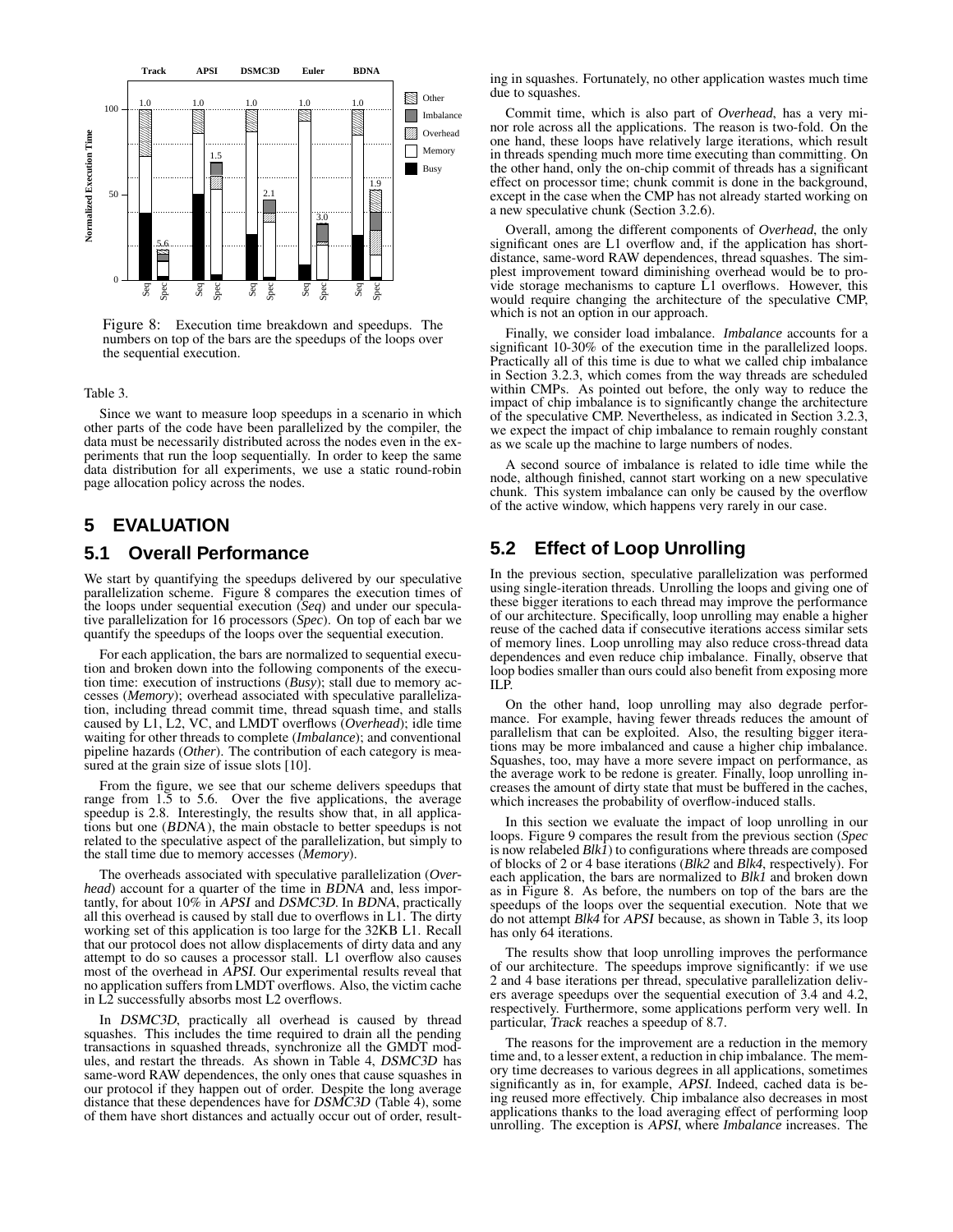

Figure 9: Effect of using multiple loop iterations per thread. The numbers on top of the bars are the speedups of the loops over the sequential execution.

reason is that the loop has so few iterations after blocking that, at the end of the loop, some nodes have to wait a long time for the others to finish. For example, in *Blk2*, each node only executes 2 chunks.

The only category that increases with loop unrolling is *Overhead*. This effect, which takes place in practically all applications, is largely due to an increase in the stall time due to L1 overflows. Loop unrolling has increased too much the amount of dirty state that must be buffered in the caches. This effect is specially noticeable in BDNA.

Overall, the data shows that loop unrolling can be a very useful technique. However, care must be taken to estimate the increase of the dirty working set and its corresponding pressure on the caches.

#### **5.3 Granularity of Speculative State**

Our protocol keeps speculative state on a per-word basis in the MDTs and, to some extent, in the caches. It is interesting, however, to consider what happens if, in the whole machine, we only kept state at the grain size of a memory line. The protocol is otherwise mostly unchanged and, in particular, still has support for multiple versions of a given memory line.

In general, if the state is kept per line, we need to perform squashes on every out-of-order RAW and WAW dependence, both false and due to same-word accesses. This is in contrast to our scheme which, by keeping the state per word, only suffers squashes in case of same-word out-of-order RAW dependences. The per-line protocol needs to set both the Load and the Store bits upon creating a version, so that the two cases mentioned are handled correctly. Also, Safe Store bits in L1 need to be turned off.

As for in-order RAW and WAW dependences in the line-based protocol, the thread performing the second access is forwarded the entire line from the predecessor writer. This way we can reconcile versions correctly.

If we look at Table 4, we see that the number of WAW and RAW dependences, both same-word and false, is much higher than the number of same-word RAW dependences in all loops. Again, dependence distances are often short, which implies that these dependences can easily occur out of order. Consequently, the data suggests that the protocol with the per-line state will suffer more squashes than the one with per-word state and, therefore, have lower performance.

Figure 10 compares the execution times of our loops using our protocol (*Word*) and a variation with per-line state only (*Line*). Recall that the line size is 16 words. For each application, we use the best degree of unrolling observed in Section 5.2: 4 base iterations per thread in Track, DSMC3D, and Euler, and 2 base iterations per thread in APSI and BDNA. The bars are normalized and broken down as usual. Again, the number on top of the bars shows the speedup of the loops over sequential execution.

Figure 10 shows that maintaining the speculative state on a perline basis results in poor performance. The numbers on top of the bars show that the loops now run even slower than the se-



Figure 10: Effect of keeping the speculative state on a perline basis as opposed to on a per-word basis. The numbers on top of the bars are the speedups over the sequential execution.

| Application | Grain | Squashes | Squashes by<br>Loads $(%$ |
|-------------|-------|----------|---------------------------|
|             | Word  | 0.04     | 0                         |
| Track       | Line  | 1279     | 28                        |
|             | Word  | 0        | 0                         |
| <b>APSI</b> | Line  | 4737     | $\Omega$                  |
|             | Word  | 13164    | 2.2                       |
| DSMC3D      | Line  | 650473   | 7.3                       |
|             | Word  | 0        | $\Omega$                  |
| Euler       | Line  | 4429     | 24                        |
| <b>BDNA</b> | Word  | 0        | $\Omega$                  |
|             | Line  | 118410   | 0                         |

Table 6: Number of squash events per loop invocation.

quential case. The main reason for the slowdown is the many squashes suffered by the *Line* protocol. They are responsible for the large increase in *Busy*, *Memory*, and *Overhead* time relative to the *Word* protocol. The *Busy* and *Memory* time increase because of the instructions and memory accesses repeatedly performed by the squashed threads. The *Overhead* time increase is mostly due to thread squash overhead, including draining pending transactions in squashed threads, synchronizing GMDT modules, and restarting threads. Even if squashes did not increase *Overhead*, the repeated work would render the *Line* protocol much slower than the *Word* one.

To gain further insight, we can compare the number of squash events recorded in the two protocols. The column labeled *Squashes* in Table 6 shows the average number of squash events per loop invocation for each application in the *Line* and *Word* protocols. In *Word*, only DSMC3D and, to a much lower degree Track suffer squashes. These were the only two applications with same-word RAW dependences in Table 4. In *Line*, however, all applications suffer many squashes. This was expected from the many false RAW and both same-word and false WAW dependences in Table 4. Note that, in all but one loop, the number of squashes is higher than the number of iterations in Table 3. We conclude, therefore, that maintaining per-line speculative state is undesirable for these applications.

Finally, the last column of Table 6 shows what fraction of the squashes are triggered by loads. Recall from Section 3.2.1 that the loads in our protocol, if they hit in L1, return the data to the processor immediately, even if the Safe Load bit is zero. In the latter case, to hide latency, the MDTs are checked in the background. If the check shows that a stale version was used, a squash is generated. While the latency hiding effect of this approach can be beneficial, if it is to help, it should not cause too many squashes. Fortunately, we can see from Table 6 that only a small fraction of the squashes in our protocol (*Word*) are due to loads. The fraction is higher in *Line*.